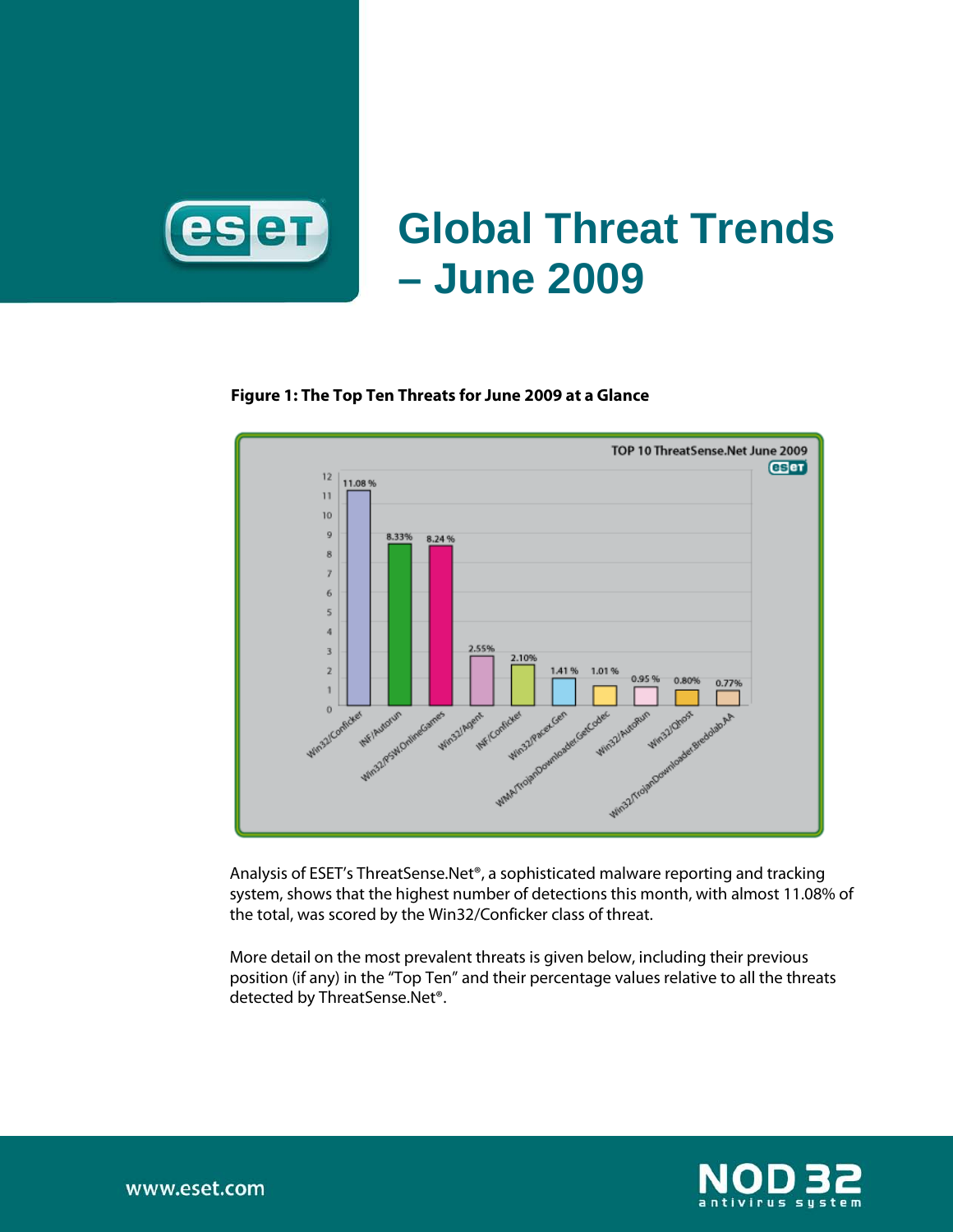# **1. Win32/Conficker**

**Previous Ranking**: 2 **Percentage Detected**: 11.08%

The Win32/Conficker threat is a network worm originally propagated late in 2008 by exploiting a recent (but already patched) vulnerability in the Windows operating system. This vulnerability is present in the RPC sub-system and can be remotely exploited by an attacker without needing to acquire valid user credentials. Depending on the variant, it may also spread via unsecured shared folders and by removable media, making use of the Autorun facility enabled at present by default in Windows (though Microsoft have announced that it won't be enabled in Windows 7).

Win32/Conficker loads a DLL through the *svchost* process. This threat contacts web servers with pre-computed domain names to download additional malicious components. Fuller descriptions of Conficker are available at [http://www.eset.eu/buxus/generate\\_page.php?page\\_id=279&lng=en.](http://www.eset.eu/buxus/generate_page.php?page_id=279&lng=en)

#### **What does this mean for the End User?**

While ESET has effective detection for Conficker, it's important for end users to ensure that their systems are updated with the Microsoft patch, which has been available since the end of October, so as to avoid other threats using the same vulnerability. Information on the vulnerability itself is available at [http://www.microsoft.com/technet/security/Bulletin/ms08-067.mspx.](http://www.microsoft.com/technet/security/Bulletin/ms08-067.mspx) While recent variants seem to have dropped the code for infecting via Autorun, it can't hurt to disable it: this will reduce the impact of the many threats we detect as INF/Autorun. The Research team in San Diego has blogged extensively on Conficker issues: <http://www.eset.com/threat-center/blog/?cat=145>

It's important to note that it's possible to avoid most Conficker infection risks generically, by practicing "safe hex": keep up-to-date with system patches, disable Autorun, and don't use unsecured shared folders.

# **2. INF/Autorun**

**Previous Ranking**: 1 **Percentage Detected**: 8.33%

This detection label is used to describe a variety of malware using the file autorun.inf as a way of compromising a PC. This file contains information on programs meant to run automatically when removable media (often USB flash drives and similar devices) are accessed by a Windows PC user. ESET security software heuristically identifies malware



1.866.343.ESET (3738)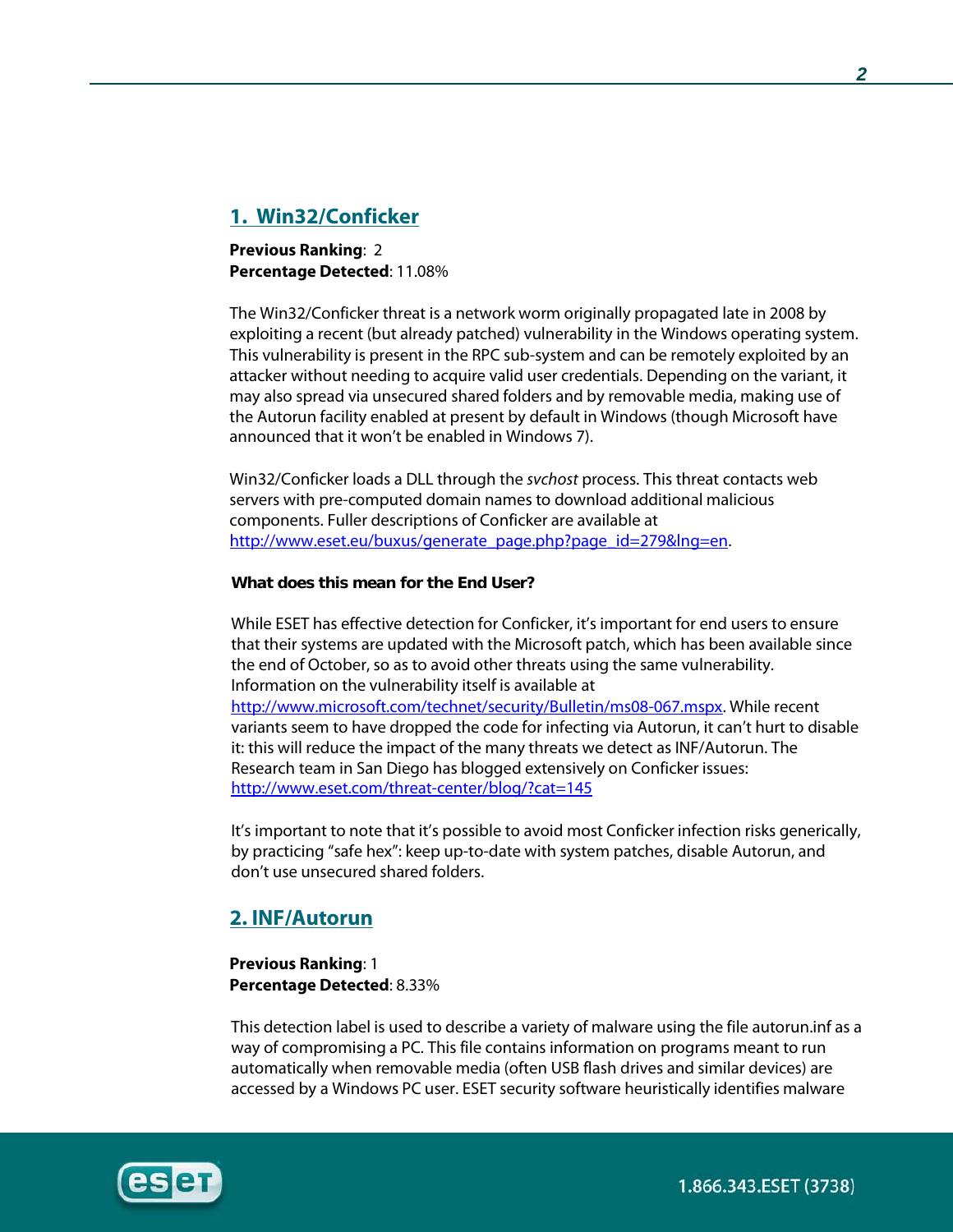that installs or modifies autorun.inf files as INF/Autorun unless it is identified as a member of a specific malware family.

#### **What does this mean for the End User?**

Removable devices are useful and very popular: of course, malware authors are well aware of this, as INF/Autorun's frequent return to the number one spot clearly indicates. Here's why it's a problem.

The default Autorun setting in Windows will automatically run a program listed in the autorun.inf file when you access many kinds of removable media. There are many types of malware that copy themselves to removable storage devices: while this isn't always the program's primary distribution mechanism, malware authors are often ready to build in a little extra "value" by including an additional infection technique.

While using this mechanism can make it easy to spot for a scanner that uses this heuristic, it's better, as Randy Abrams has suggested in our blog [\(http://www.eset.com/threat-center/blog/?p=94](http://www.eset.com/threat-center/blog/?p=94); [http://www.eset.com/threat](http://www.eset.com/threat-center/blog/?p=828) $center/blog/2p=828$ ) to disable the Autorun function by default, rather than to rely on antivirus to detect it in every case.

## **3. Win32/PSW.OnLineGames**

**Previous Ranking**: 3 **Percentage Detected**: 8.24%

This is a family of Trojans used in phishing attacks aimed specifically at game-players: this type of Trojan comes with keylogging and (sometimes) rootkit capabilities which gather information relating to online games and credentials for participating. Characteristically, the information is sent to a remote intruder's PC.

#### **What does this mean for the End User?**

These Trojans are still found in very high volumes, and game players need to remain alert. While there have always been unpleasant people who will steal another gamer's credentials just for the heck of it, trading in virtual cash, treasure, avatars and so on is now a major source of illegal income for cybercriminals. It's also important that participants in MMORPGs (Massively Multi-player Online Role Playing Games) like Lineage and World of Warcraft, as well as "metaverses" like Second Life, continue to be aware of the range of other threats like griefing ranged against them. The ESET Malware Intelligence team considered gaming malware in detail in the ESET 2008 Year End Global Threat Report, which can be found at [http://www.eset.com/threat](http://www.eset.com/threat-center/threat_trends/EsetGlobalThreatReport(Jan2009).pdf)[center/threat\\_trends/EsetGlobalThreatReport\(Jan2009\).pdf](http://www.eset.com/threat-center/threat_trends/EsetGlobalThreatReport(Jan2009).pdf)

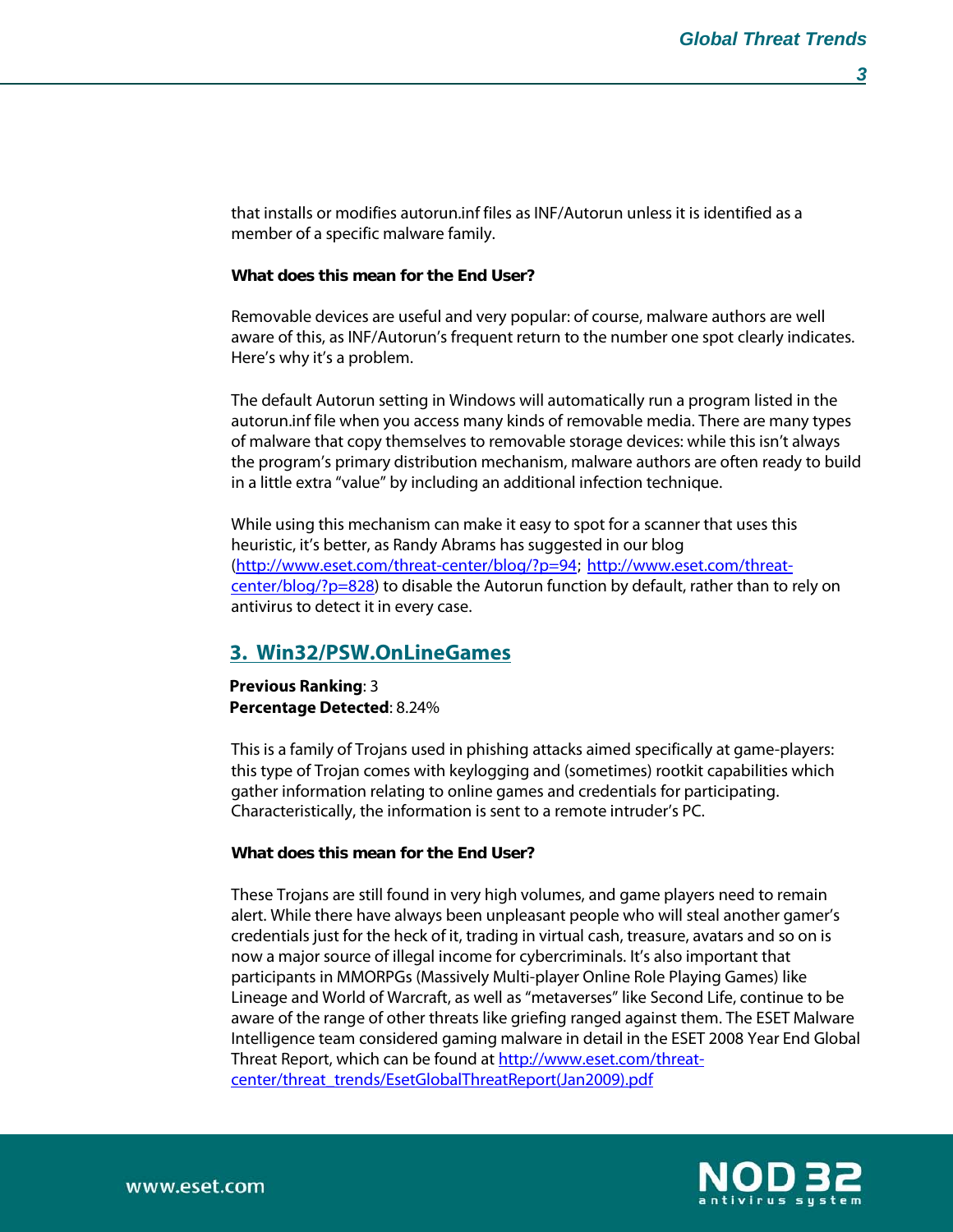# **4. Win32/Agent**

**Previous Ranking**: 4 **Percentage Detected**: 2.55%

ESET NOD32 describes this detection of malicious code as generic, as it describes members of a broad family of malicious programs capable of stealing user information from infected PCs.

To achieve this, the malware usually copies itself into temporary locations and adds keys to the registry which call this file or similar ones created randomly in other operating system's folders: this mechanism causes the malicious process to run at every system startup.

#### **What does this mean for the End User?**

This label covers such a range of threats, using a wide range of infection vectors, that it's not really possible to prescribe a single approach to avoiding the malware it includes. Use good anti-malware (we can suggest a good product  $\circledcirc$ ), good patching practice, disable Autorun, and think before you click.

# **5. INF/Conficker**

**Previous Ranking**: 5 **Percentage Detected**: 2.10%

INF/Conficker is related to the INF/Autorun detection: it's applied to a version of the file autorun.inf used to spread some variants of the Conficker worm.

#### **What does this mean for the End User?**

As far as the end user is concerned, this malware provides one more good reason for disabling the Autorun facility: see the section on INF/Autorun earlier.

## **6. Win32/Pacex.Gen**

**Previous Ranking**: 9 **Percentage Detected**: 1.44%

The Pacex.Gen label designates a wide range of malicious files that use a specific obfuscation layer. The .Gen suffix means "generic": in other words, the label covers a



1.866.343.ESET (3738)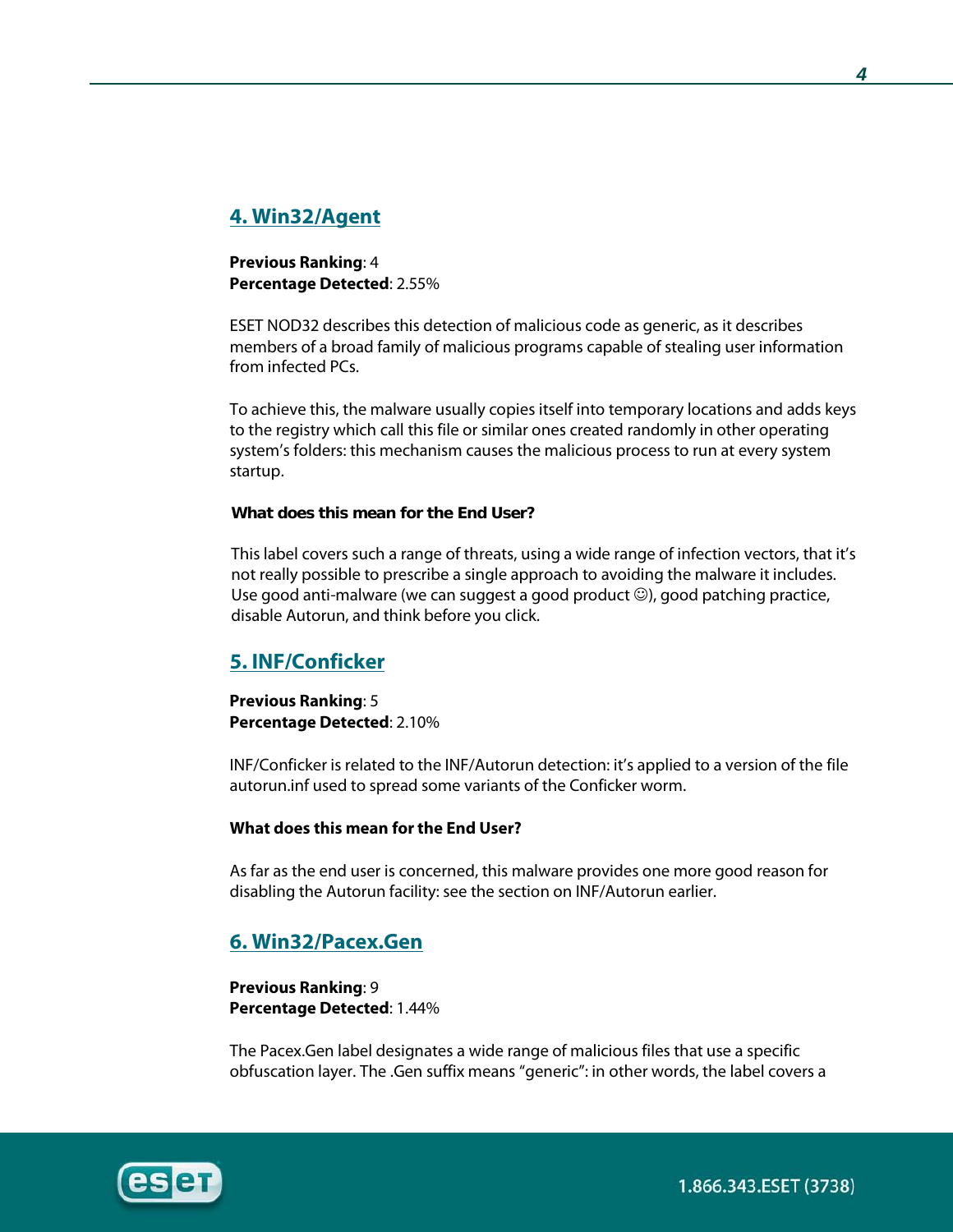number of known variants and may also detect unknown variants with similar characteristics.

#### **What does this mean for the End User?**

The obfuscation layer flagged by this detection has mostly been seen in passwordstealing trojans. Some threats aimed at online gamers may therefore be detected as Pacex, rather than as PSW.OnLineGames, as there is some overlap between these two threats. This suggests that the overall percentage of threats falling into the PSW.OnLineGames category is still even greater than its already high score suggests. However, the increased protection offered by multiple proactive detection algorithms more than makes up for this slight masking of a statistical trend: as we discussed in a recent conference paper, it's more important to detect malware proactively than to identify it exactly. ("The Name of the Dose": Pierre-Marc Bureau and David Harley, Proceedings of the 18<sup>th</sup> Virus Bulletin International Conference, 2008.)

## **7. WMA/TrojanDownloader.GetCodec**

**Previous Ranking**: 7 **Percentage Detected**: 1.01%

Win32/GetCodec.A is a type of malware that modifies media files. This Trojan converts all audio files found on a computer to the WMA format and adds a field to the header that includes a URL pointing the user to a new codec, claiming that the codec has to be downloaded so that the media file can be read. WMA/TrojanDownloader.GetCodec.Gen is a downloader closely related to Wimad.N which facilitates infection by GetCodec variants like Win32/GetCodec.A.

## **What does this mean for the End User?**

Passing off a malicious file as a new video codec is a long-standing social engineering technique exploited by many malware authors and distributors. As with Wimad, the victim is tricked into running malicious code he believes will do something useful or interesting. While there's no simple, universal test to indicate whether what appears to be a new codec is a genuine enhancement or a Trojan horse of some sort, we would encourage you to be cautious and skeptical: about any unsolicited invitation to download a new utility. Even if the utility seems to come from a trusted site (see [http://www.eset.com/threat-center/blog/?p=828,](http://www.eset.com/threat-center/blog/?p=828) for example), it pays to verify as best you can that it's genuine.

## **8. Win32/Autorun**

**Previous Ranking**: 10

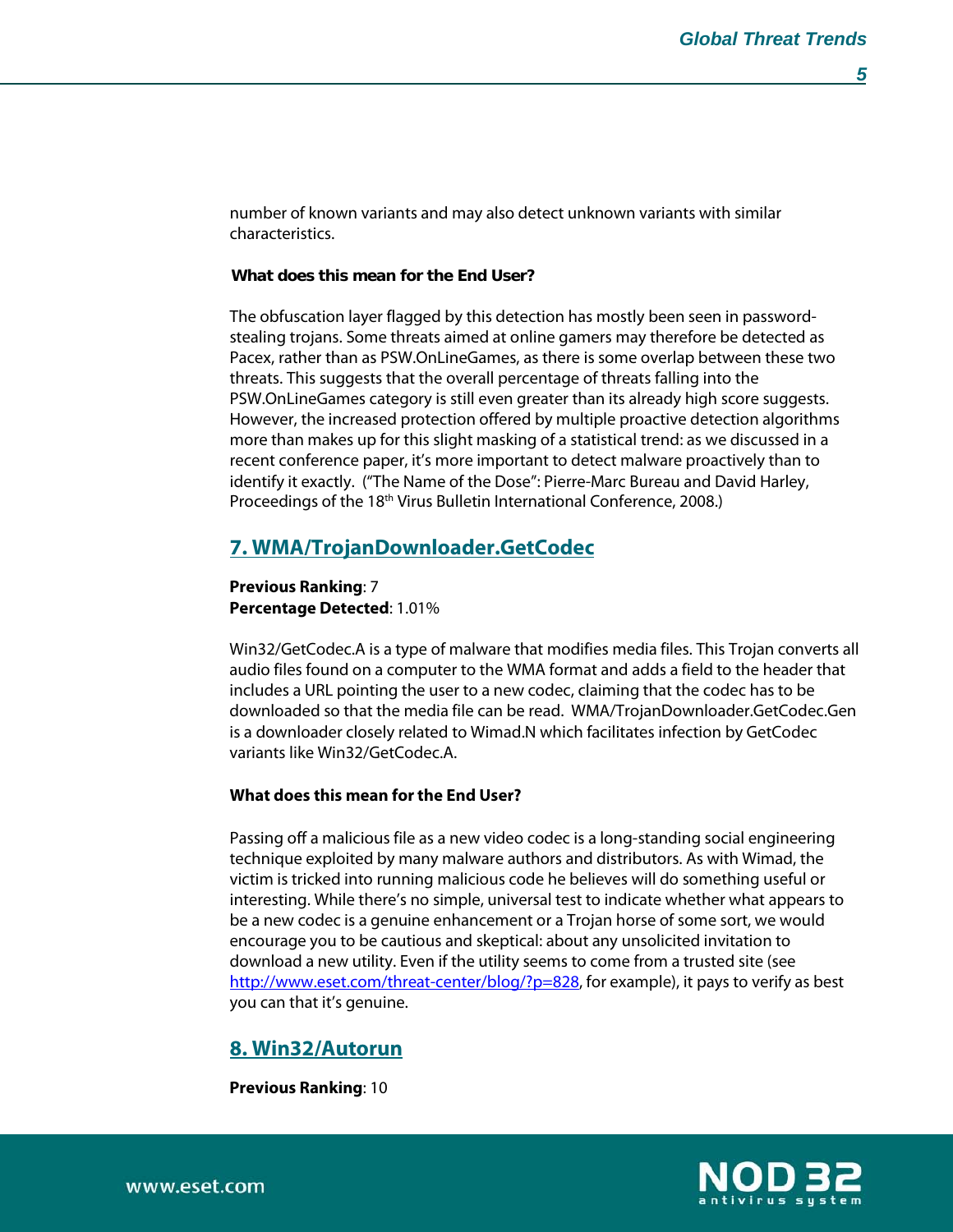#### **Percentage Detected**: 0.95%

Threats identified with the label 'AutoRun' are known to use the Autorun.INF file. This file is used to automatically start programs upon insertion of a removable drive in a computer.

#### **What does this mean for the End User?**

The general implications of this particular threat for the end user are much the same as for malware detected as INF/Autorun.

## **9. Win32/Qhost**

#### **Previous Ranking**: 8 **Percentage Detected**: 0.80%

This threat copies itself to the %system32% folder of Windows before starting. It then communicates over DNS with its command and control server. Win32/Qhost can spread through e-mail and gives control of an infected computer to an attacker. This group of trojans modifies the host's file in order to redirect traffic for specific domains.

#### **What does this mean for the End User?**

This is an example of a Trojan that modifies the DNS settings on an infected machine in order to change the way that domain names are mapped to IP addresses. This is often done so that the compromised machine can't connect to a security vendor's site to download updates, or to redirect attempts to connect to one legitimate site so that a malicious site is accessed instead. Qhost usually does this in order to execute a Man in the Middle (MITM) banking attack. It doesn't pay to make too many assumptions about where you are on the Internet.

## **10. Win32/TrojanDownloader.Bredolab.AA**

#### **Previous Ranking**: 8 **Percentage Detected**: 0.77%

This is a class of application that is intended to act as an intermediary to the infective process. This malware injects itself into running processes and attempts to disable some security processes. It may copy itself to the system folder as <systemfolder>wbem\grpconv.exe, and creates a registry key that ensures that it's run at every system startup. It communicates with its command and control (C&C) server over HTTP..

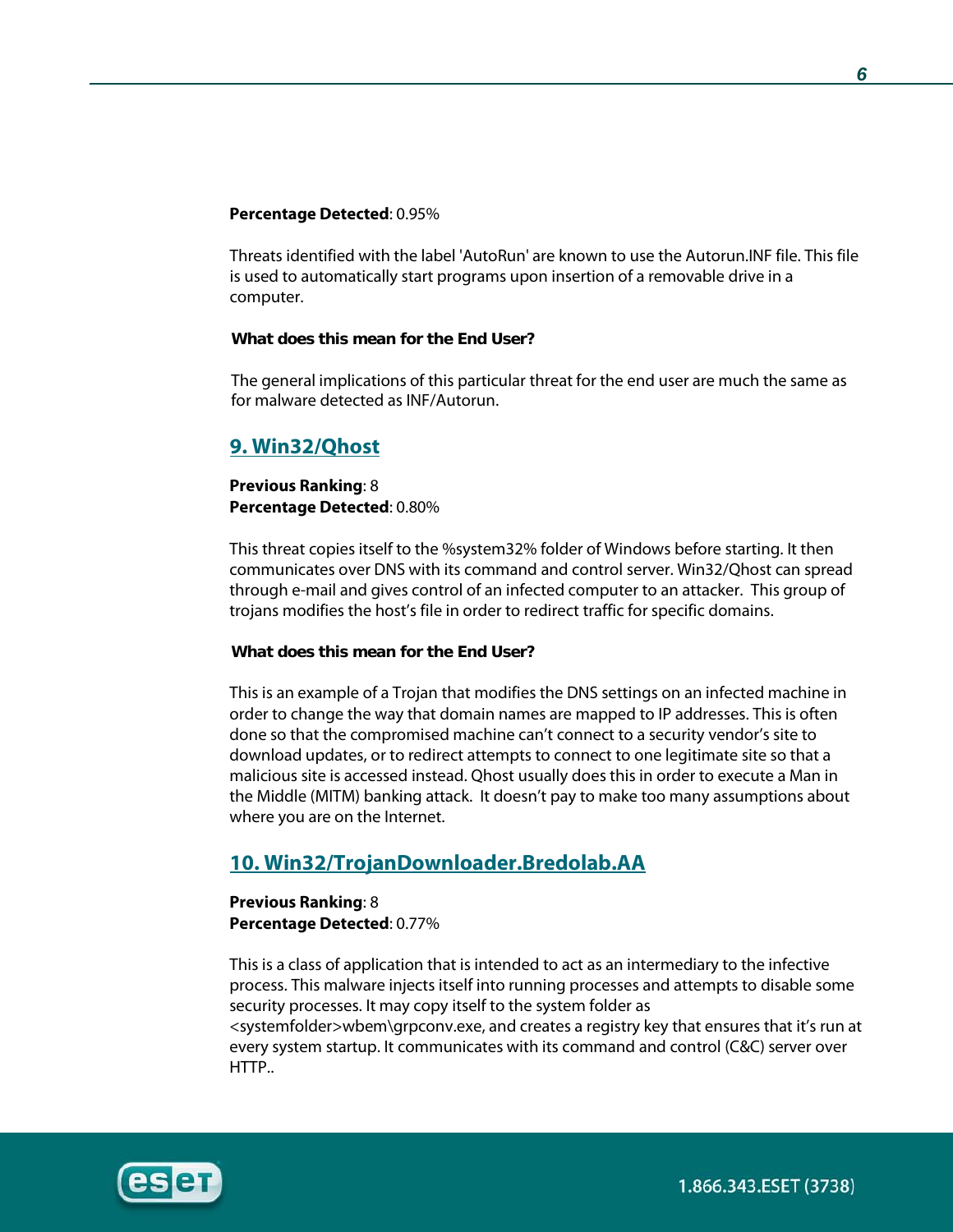## **What does this mean for the End User?**

When a downloader is installed and active on a system, its main or only job is to download malware from a remote site, but it may make changes to the system such as those described above in order to increase its chances of doing so successfully. Other vendors describe different variant suffixes (.G, .HW etc.) as referring to this detection: however, because of the varying detection algorithms used by different vendors, it's unlikely that there will be an exact match in all cases.

# **Current and Recent Events**

Now that June has finished busting out all over, it seems a good time to look back over the past six months and see what's hot, what's not, and what the next six months are likely to bring. Our Threatblog [\(http://www.eset.com/threat-center/blog\)](http://www.eset.com/threat-center/blog) provides a pretty good picture of what our research team considers to be hot (or not).

#### **Conficker Considerations**

At the end of December and into November, we were running a series of blogs based on a feature in our End-of-Year Global Threat Report (still available at [http://www.eset.com/threat-](http://www.eset.com/threat-center/threat_trends/EsetGlobalThreatReport(Jan2009).pdf))

[center/threat\\_trends/EsetGlobalThreatReport\(Jan2009\).pdf\).](http://www.eset.com/threat-center/threat_trends/EsetGlobalThreatReport(Jan2009).pdf)) Quite early the New Year, though, we were back to the topic of Conficker, which had first raised its head back in November 2008, trying to maintain some perspective on a threat which, though serious, consistently received more than its fair share of hype in the first half of the year. As Randy Abrams pointed out, the real story wasn't really about Conficker, it was mainly about the fact that so many people don't take elementary precautions such as good patching practice. With the variants known at that point, the vulnerability introduced by Microsoft's practice of making Autorun a default setting was also a factor. (This will become less of a problem, however, in future, as Microsoft moves away from that particular insecurity practice: in addition, some Conficker variants have dropped that specific exploit.)

Still, the uncertainty surrounding what the Conficker botnet would do next (especially regarding the anticipated update on April  $1<sup>st</sup>$  2009) kept many people on the edge of their seats, and not just researchers. We tried to keep people informed with useful information without adding to the hype: we saw an approximately ten-fold increase in hits on the blog over the period leading up to April  $1<sup>st</sup>$ , so it seems to have been appreciated. Though other threats like 9 Ball and Win32/Waledac have captured some of the media attention since, Conficker remains highly active: as you'll have noted in the first section of this report. It continues to be the most-reported threat we're seeing on ThreatSense.net®, our threat monitoring service.

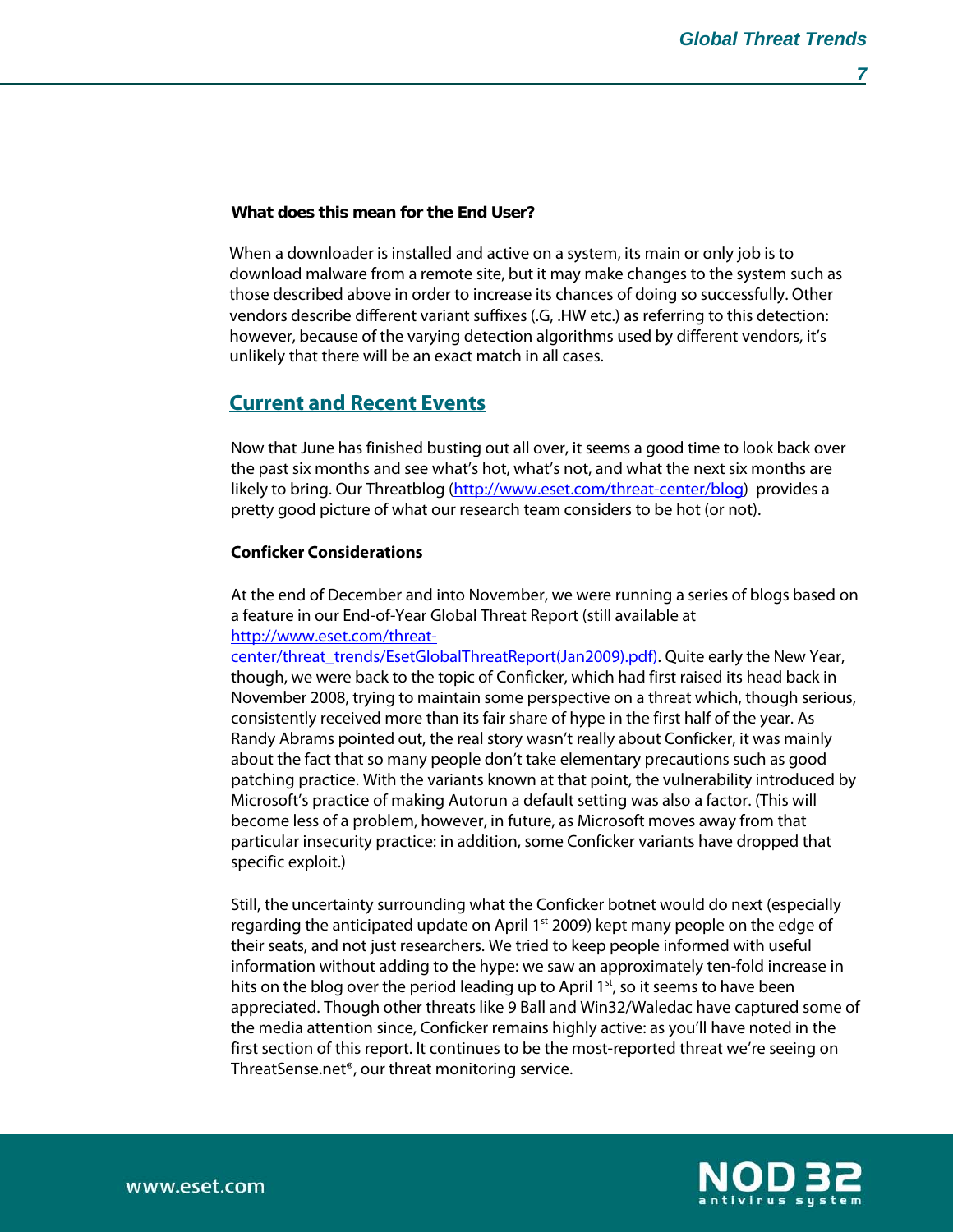#### **Twitter Twitchiness**

Much of the excitement in the past six months has originated with social networking sites. There's been the usual ebbing and flowing of malware like Koobface, which spreads via Facebook and MySpace, but Twitter's membership has also experienced some interesting moments

In January, Stephen Fry, writer, actor, presenter and celebrity-with-a-brain, proved that being a bright bloke doesn't mean that you can't be tricked by "click here" malware and phishing tactics: however, by quickly revealing his mistake on Twitter (i.e. very publicly: Fry has an awful lot of followers…), he probably performed a great public service by flagging the issue not only with his Twitter fans, but with the administrators at Twitter as well. Further issues were discovered relating to accounts owned by Britney Spears and Barack Obama, among others. But there was worse to come, in the unprepossessing shape of the incredibly immature and annoying Mikeyy, whose four Twitter worms generated much irritation and media attention. Happily, he's been rather less in-yourface since his own web sites were hacked, apparently by someone calling himself Daniel Destruction. (Where do they get these silly names from?)

#### **Peachy Patching**

Patching has been a big issue this year: Adobe, having been faced with a spate of spearphishing and other attacks carried by their document formats, eventually made a noticeable effort to improve its update mechanisms and bring them somewhat into line with Microsoft's Patch Tuesday mechanism. There was grumbling that Microsoft itself was a little slow updating a vulnerability in Excel which affected not only several Excel versions, but Excel document viewers as well. We did our best to help by adding a generic detection of the vulnerability to our products, but were careful to point out that you really shouldn't rely (or have to rely) on antivirus software to pick up vulnerabilities in legitimate software, as it's by no means universal practice in this sector of the industry.

## **Fakes and Ladders**

Fraudulent security products continued to be a major nuisance, pioneering some new approaches to ransomware by demanding that victims pay a fee to "fix" non-existent malware problems, or to regain access to data encrypted by other malware from the same source. Fakeware isn't only a problem to end-users: it creates headaches for the real anti-malware industry by trying to blacken our reputations by blurring the distinction between real and fake security software, at the same time threatening us with legal action in the hope of reducing our effectiveness at detecting their badware.

#### **AMTSO Appreciation**



1.866.343.ESET (3738)